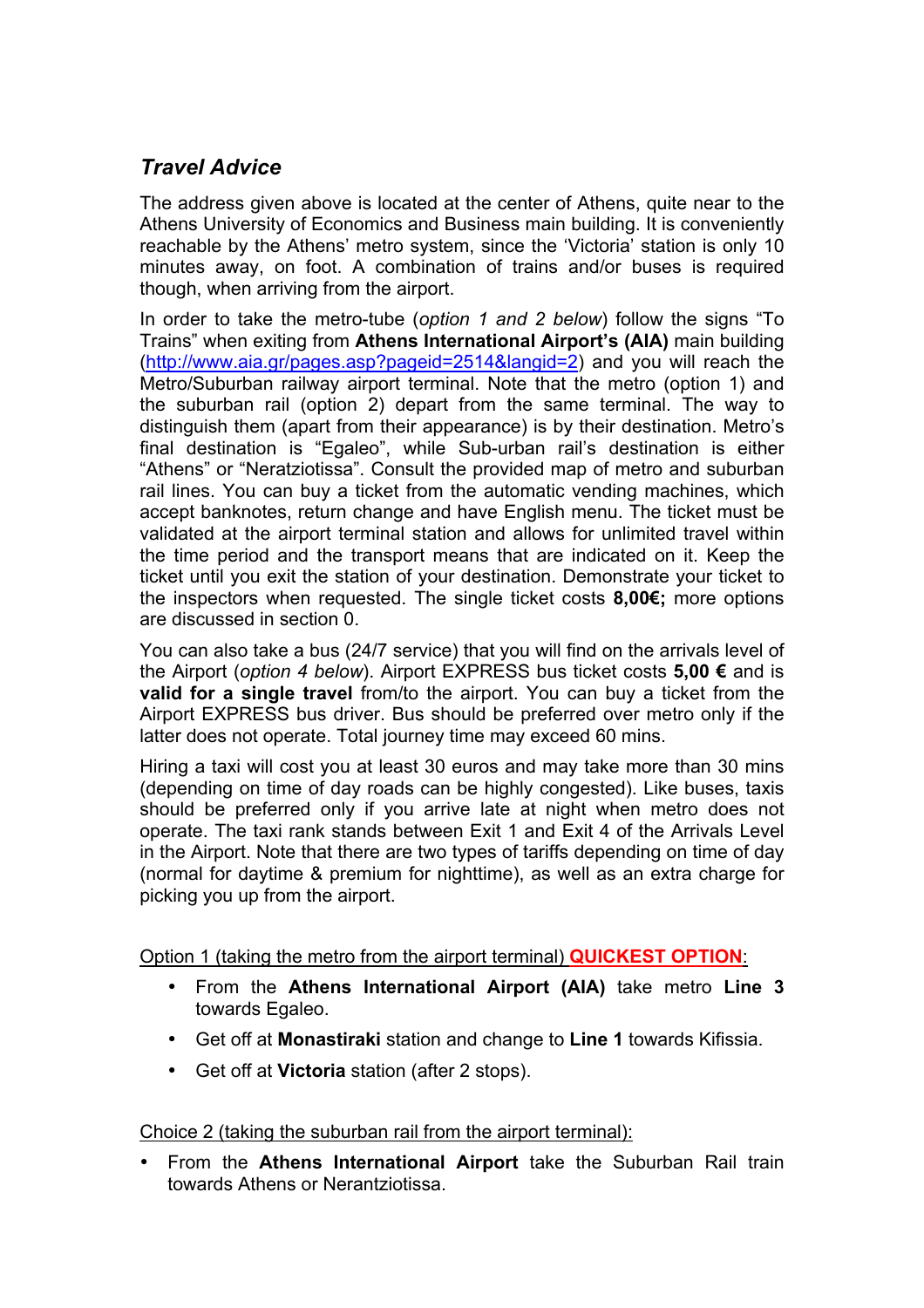- Get off at **Neratziotissa** station and change to **Line 1** towards Piraeus.
- Get off at **Victoria** station (after 11 stops).

### Option 3 (taking the bus from the airport terminal):

You will find the Bus Station on the arrivals level of the AIA.

- Take Airport EXPRESS Bus No. **X95** that run 24 hours a day.
- Get off at bus stop **Nosok. Evangelismos**.
- Take the bus No. 224 (Kaisariani-El.Venizelou)<br>• Get off at 2nd Dikastirion stop (after 1
- Get off at **2nd Dikastirion** stop (after 11 stops or 25 min. approximately).



# **Time Tables of Public Transport**

The departures from the Athens International Airport terminal are quite frequent. Every 25 minutes (roughly) for the metro and every 30 minutes for the suburban railway. The first and last itineraries from, and to, the airport are shown in the tables below:

|              | Metro line 3          |                           | Suburban railway      |                             |
|--------------|-----------------------|---------------------------|-----------------------|-----------------------------|
|              | Airport $\rightarrow$ | Monastiraki $\rightarrow$ | Airport $\rightarrow$ | Neratziotissa $\rightarrow$ |
|              | Monastiraki           | Airport                   | Neratziotissa         | Airport                     |
| <b>First</b> | 06:33                 | 05:36                     | 05:26                 | 06:12                       |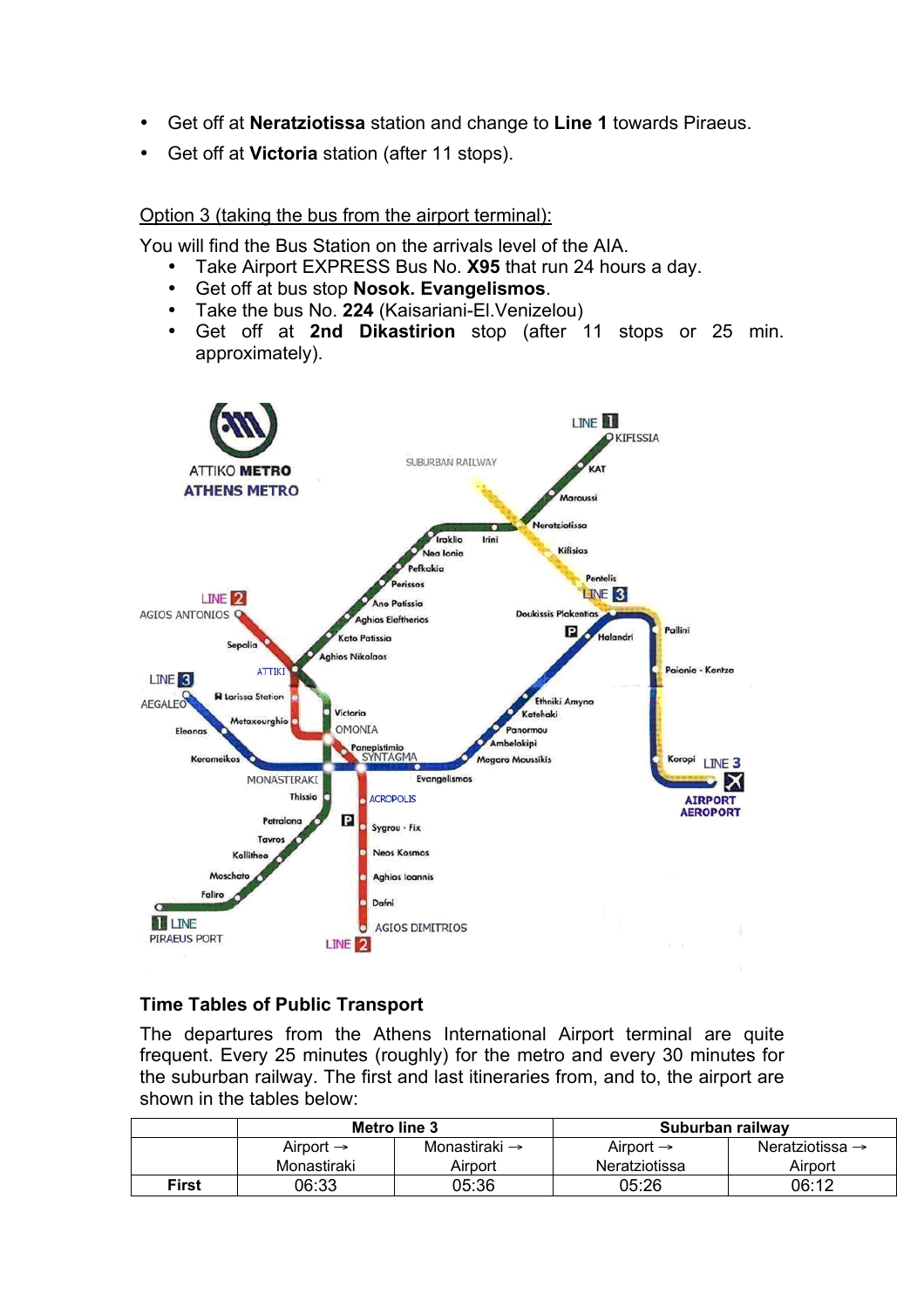| itinerary |       |        |        |       |
|-----------|-------|--------|--------|-------|
| Last      | פפיפר | つつ・ハイ  | 00.44  | 22.57 |
| itinerary | ∠∪.∪  | ∠∪.∪ ו | 20. LI | ، ن ب |

For the Metro Line 1, the first and last itineraries, for the stations Victoria, Monastiraki, Attiki and Neratziotissa are shown below. There are frequent itineraries (every 3-5 minutes) unless there are works in progress, or strikes.

|                           | <b>Metro line 1</b>                     |                                         |                                       |                                       |
|---------------------------|-----------------------------------------|-----------------------------------------|---------------------------------------|---------------------------------------|
|                           | Victoria $\rightarrow$<br>Neratziotissa | Neratziotissa $\rightarrow$<br>Victoria | Victoria $\rightarrow$<br>Monastiraki | Monastiraki $\rightarrow$<br>Victoria |
| <b>First</b><br>itinerary | 04:51                                   | 05:07                                   | 05:15                                 | 05:16                                 |
| Last<br>itinerary         | 00:36                                   | 00:37                                   | 00:45                                 | 00:31                                 |

## **Tickets for Public Transport**

Here's the summary of ticket prices:

| To/from the Athens International Airport (AIA):                             |                |                                                                    |  |
|-----------------------------------------------------------------------------|----------------|--------------------------------------------------------------------|--|
| Single                                                                      | Metro/         | 8,00 €, valid for 90mins via all public transport                  |  |
| Suburban                                                                    | railway        | systems                                                            |  |
| ticket                                                                      |                |                                                                    |  |
| Team                                                                        | Metro/         | 14,00 € for 2 persons and 20,00 € for 3 persons,                   |  |
| Suburban<br>ticket                                                          | railway        | valid for 90 mins via all public transport systems                 |  |
| Return                                                                      | Metro/         | <b>14,00 €, valid for 90mins for each direction via all</b>        |  |
| Suburban                                                                    | railway        | public transport systems, return to airport within 48hrs           |  |
| ticket                                                                      |                |                                                                    |  |
| Airport                                                                     | <b>EXPRESS</b> | Airport EXPRESS bus: 5,00 €, valid for a single travel             |  |
| bus ticket                                                                  |                | to/from the airport                                                |  |
|                                                                             |                |                                                                    |  |
| Other tickets for the Athens zone (except from station Athens International |                |                                                                    |  |
| Airport):                                                                   |                |                                                                    |  |
| Integrated tickets                                                          |                | 90-min ticket for 1,40 €, for trips via Buses, Trolley Buses,      |  |
|                                                                             |                | Lines 1,2,3 of Metro, Tramway and Suburban Railway (not            |  |
|                                                                             |                | reaching airport) Systems                                          |  |
|                                                                             |                | 24hrs ticket for 4,00 €, for trips via Buses, Trolley Buses,       |  |
|                                                                             |                | Lines 1,2,3 of Metro, Tramway and Suburban Railway (not            |  |
|                                                                             |                | reaching the airport) Systems                                      |  |
| 7-day<br>tourist                                                            |                | <b>14,00 €</b> , valid for 7 days via all public transport systems |  |
| ticket                                                                      |                |                                                                    |  |

# **Airport to Athens**

Apart from the single ticket that costs **8,00 €**, there is a round-trip ticket (the return shall be made within 48 hours) which costs **14,00 €** and a team ticket which costs **14,00 €** for 2 persons and **20,00 €** for 3 persons. These tickets are **valid for 90 minutes** after the first validation; if you have not completed your route and the expiry time is approaching then a second validation of your ticket is required.